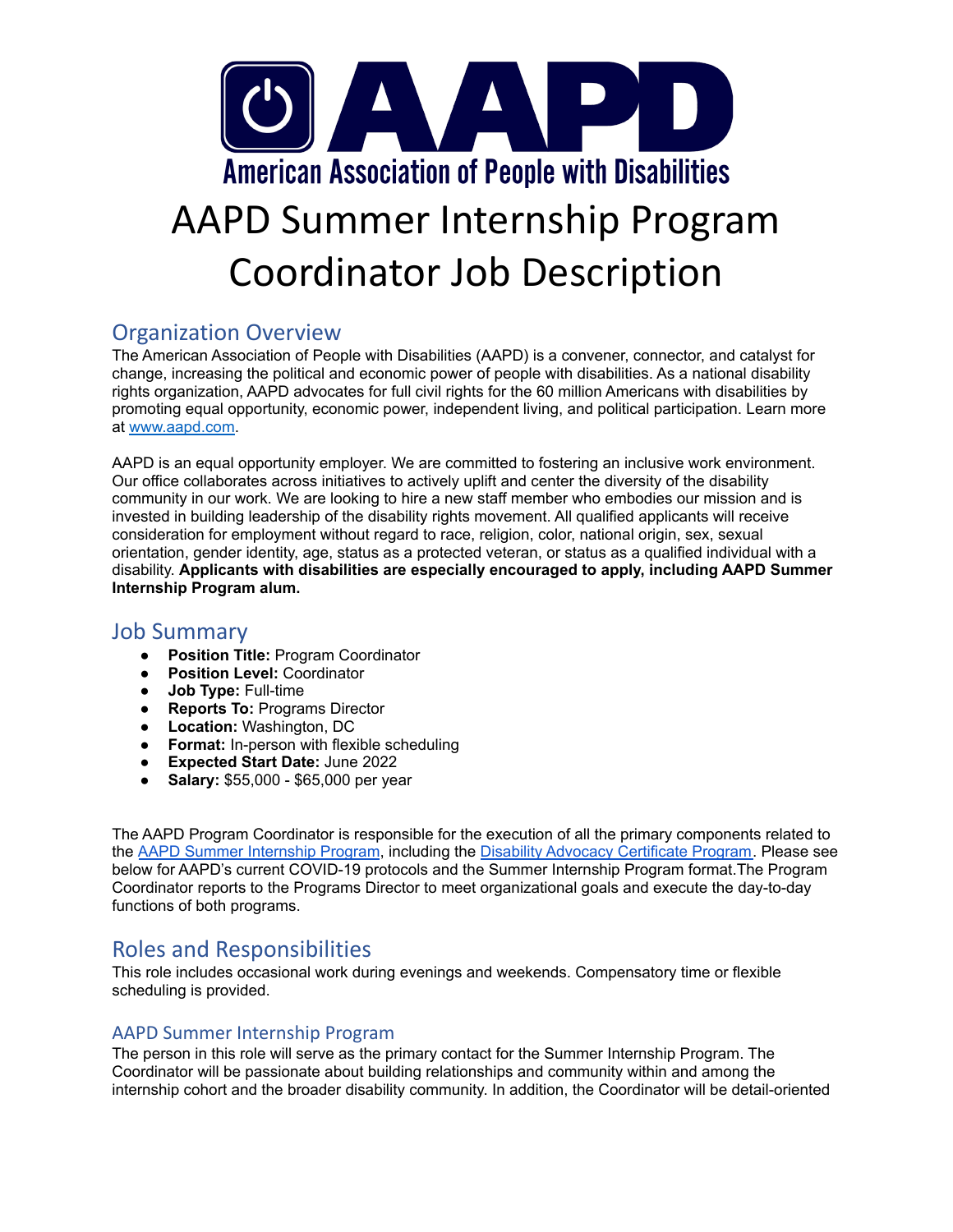and demonstrate strong communication skills, initiative, and dependability. This includes the following activities:

- Plan and create the summer schedule for interns, including Orientation week, weekly cohort events, and community and networking events
- Research and apply best practices for in-person, online, and hybrid engagement among emerging leaders with disabilities
- Coordinate placement sites and mentors for the intern cohort, including check-in calls
- Lead the recruitment, application reviews, interviews, and selection of future internship cohorts
- Collaborate with all of AAPD's teams (i.e., Communications, Policy, and Programs) to strengthen the impact of the Summer Internship Program
- Manage logistics to ensure all interns can access and participate in the Summer Internship Program, including but not limited to travel arrangement, housing, event spaces, accommodations, technology, equipment, and catering
- Assist in drafting content for several reports, such as the Annual Summer Internship Program report and grants
- Lead potential projects related to internship program expansion
- Other duties as assigned by the Programs Director

#### Disability Advocacy Certificate Program

The Coordinator will be able to apply an intersectional disability framework to provide interns with strategies and tools in advocacy and leadership. This will include facilitating intense and challenging dialogues surrounding identities and experiences of intersecting forms of discrimination. The person hired should feel comfortable discussing issues impacting the disability community on the local, state, and national level. This includes the following activities:

- Lead and facilitate the Certificate Program classes, including setting up, moderating, supporting speakers, and hosting brief office-hours after class
- Track, review, and provide feedback on homework assignments
- Monitor and communicate relevant advocacy updates, articles, and opportunities
- Coordinate outreach to presenters and completing timely invoices
- Communicate reminders, updates, and surveys/evaluations to all interns via email and platforms (e.g. Google Shared Drive, GroupMe, etc.)

### **Qualifications**

Applicants should possess the following:

- Ability to communicate with diverse stakeholders in different formats, including comfort with public presentations, facilitating large group classes/discussions, interacting with students, and outreach to potential speakers
- Comfort making decisions about the direction of program and key logistics needs
- Exceptional organizational/planning skills and attention to detail
- Experience in handling sensitive data and other confidential information, and demonstrated discretion and strong judgment in such situations
- Background knowledge of disability rights, disability justice, and disability policy as well as current events affecting the disability community
- Demonstrates commitment to diversity, equity, and inclusion and an understanding of how to apply these framework to curriculum development and engagement
- Computer experience proficiency related to Microsoft Office (e.g. Word, PowerPoint), virtual platforms (e.g. Zoom, Monday.com, Google Shared Drive), e-mail, and researching information
- Past experiences demonstrate leadership and/or project management
- Past experiences demonstrate strong relationship building skills with individuals and large groups of people
- At least 2 years of experience related to job responsibilities (includes paid and unpaid experiences)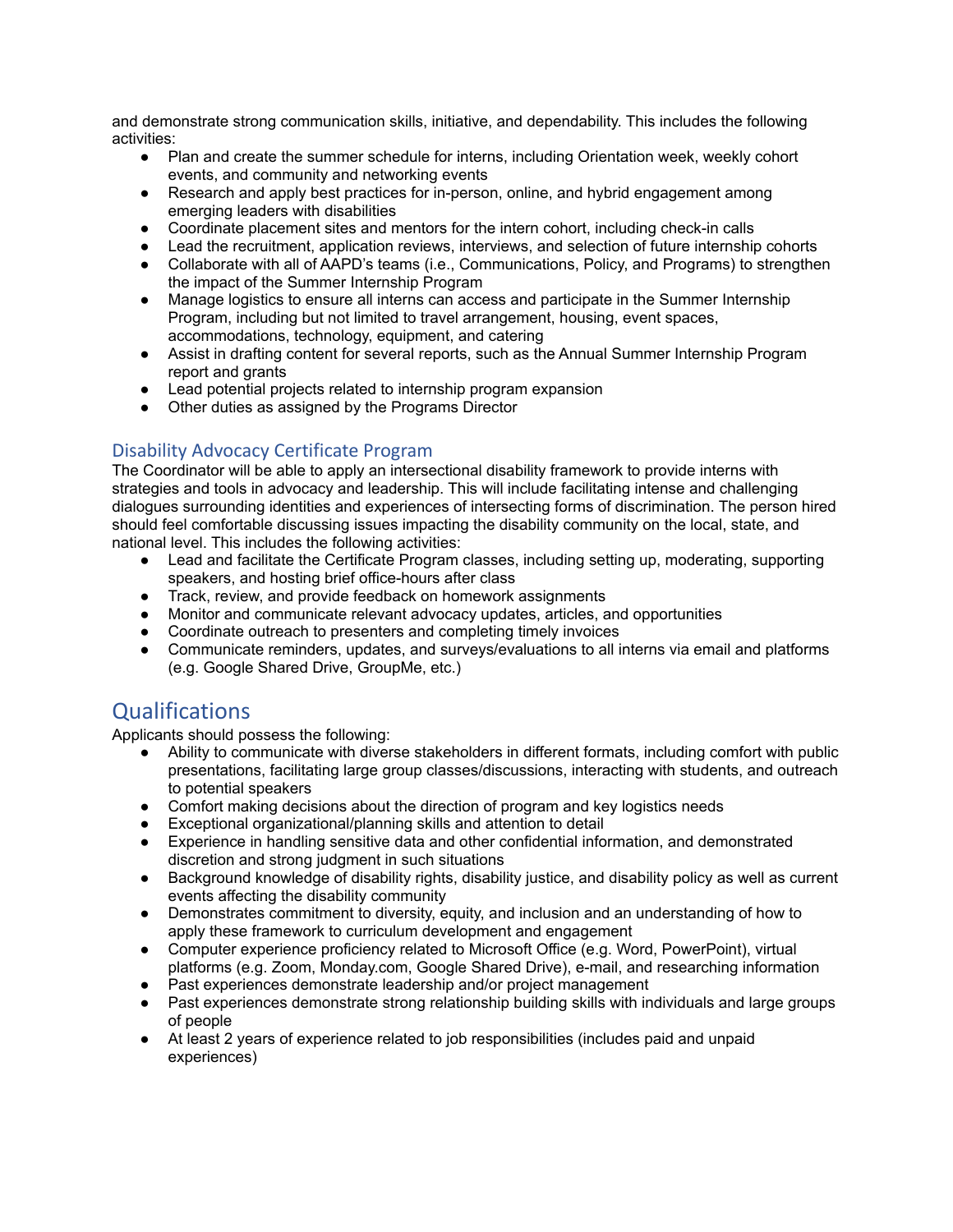### COVID-19 Protocols

While the AAPD office continues to be fully remote until Fall 2022, the Programs Director and Program Coordinator are expected to be in-person during Orientation Week (May 29 - June 2) and on Fridays during Disability Advocacy Certificate Program classes (June 3 - August 5) to host the hybrid Summer Internship Program. The Summer Internship Program plans to host 17 interns in-person in Washington, DC and 5 interns fully remote.

During the internship program, AAPD requires all participants (interns, guest speakers, and AAPD staff) to be fully vaccinated and boosted for COVID-19, wear a N95 or equivalent mask during AAPD-sponsored events (e.g. orientation, placement sites, Disability Advocacy Certificate Program classes, etc), and take weekly rapid tests throughout summer. AAPD will provide personal protective equipment and tests.

AAPD continues to monitor the COVID-19 pandemic and follow CDC and local guidance.

#### **Benefits**

AAPD offers an exceptional benefits package that includes paid time off; health, dental, and vision insurance; short-term and long-term disability insurance, all federal holidays off, end-of-the-year holiday paid leave between Christmas Day and New Years Day, flexible religious holidays, 403(b) retirement plan with employer contribution; professional development, and generous bereavement policy and transit benefits. AAPD also provides a relocation package.

## Application Process

Please submit your application materials on the following job [application](https://www.surveymonkey.com/r/GWJSVHY) link, including:

- Resume
- Cover letter (including salary requirements and if applicable, when you'd be able to relocate to the District of Columbia, Maryland, or Virginia area)
- Two professional references

If you have any inquiries, please email [jobs@aapd.com](mailto:jobs@aapd.com) with the subject line "Summer Internship Program Coordinator Inquiry."

**AAPD will accept applications until Monday, May 9, 2022 at 5:00pm ET.** Applications will be reviewed as they are received.

## Plain Word Text: Application

Thank you for your interest in applying for the AAPD Program Coordinator position. Please fill out the information below. If you have any questions, please email [jobs@aapd.com](mailto:jobs@aapd.com) with the subject line "Summer Internship Program Coordinator Inquiry."

\* indicates required information.

- First Name\*
- Last Name\*
- Pronouns
- Email address\*
- Phone number\*
- Cover letter\*
- Resume\*
- Reference 1\*
	- Full name